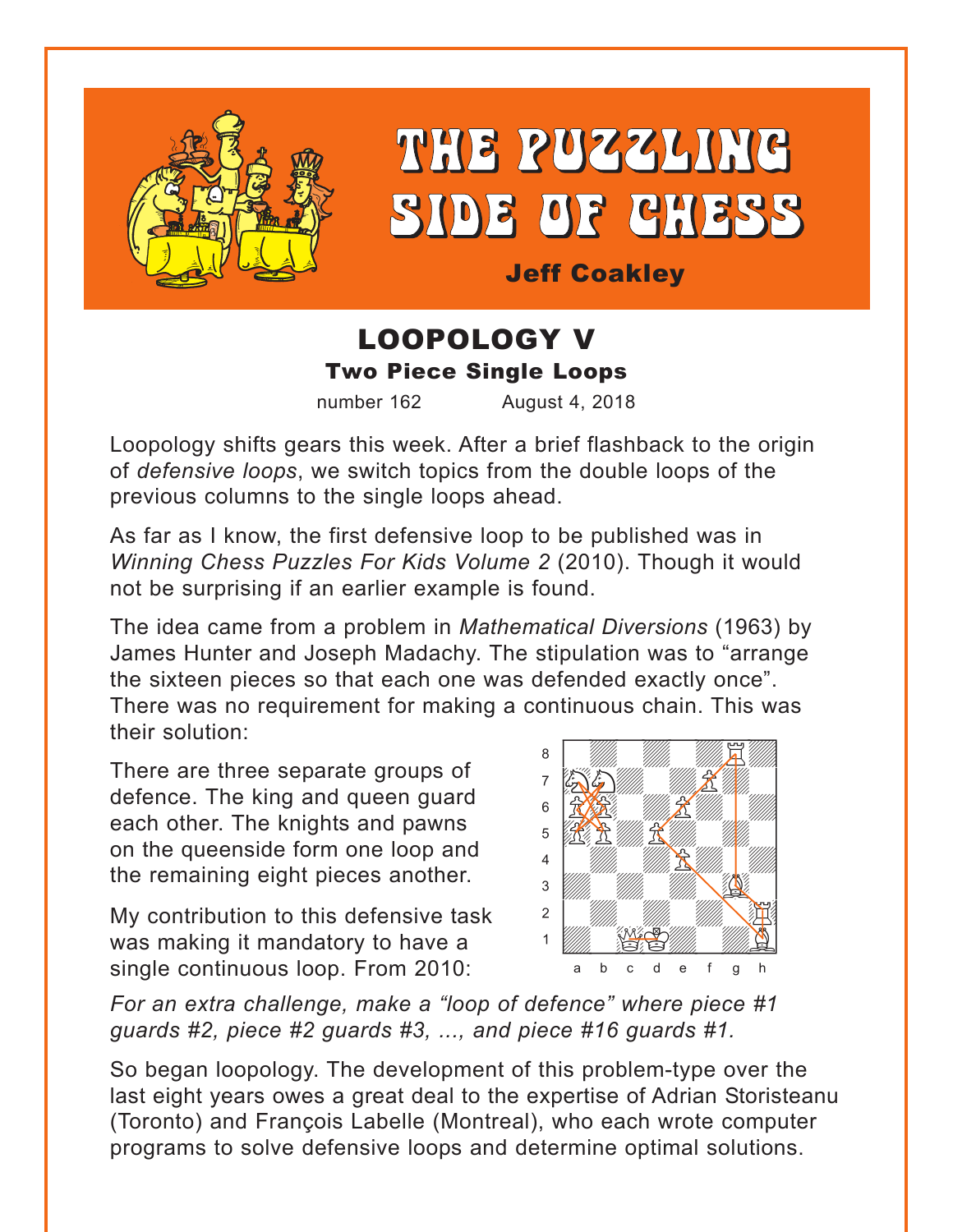<span id="page-1-0"></span>

**[Full Set Loop](#page-4-0)**



Place the sixteen white pieces so that each piece is defended exactly once and each piece defends exactly one other. Pawns may not be placed on the 1st rank. Bishops must be placed on opposite-colour squares.

The defensive chain must form a continuous *loop*. The first piece guards the second piece; the second guards the third; ...; and the sixteenth guards the first.

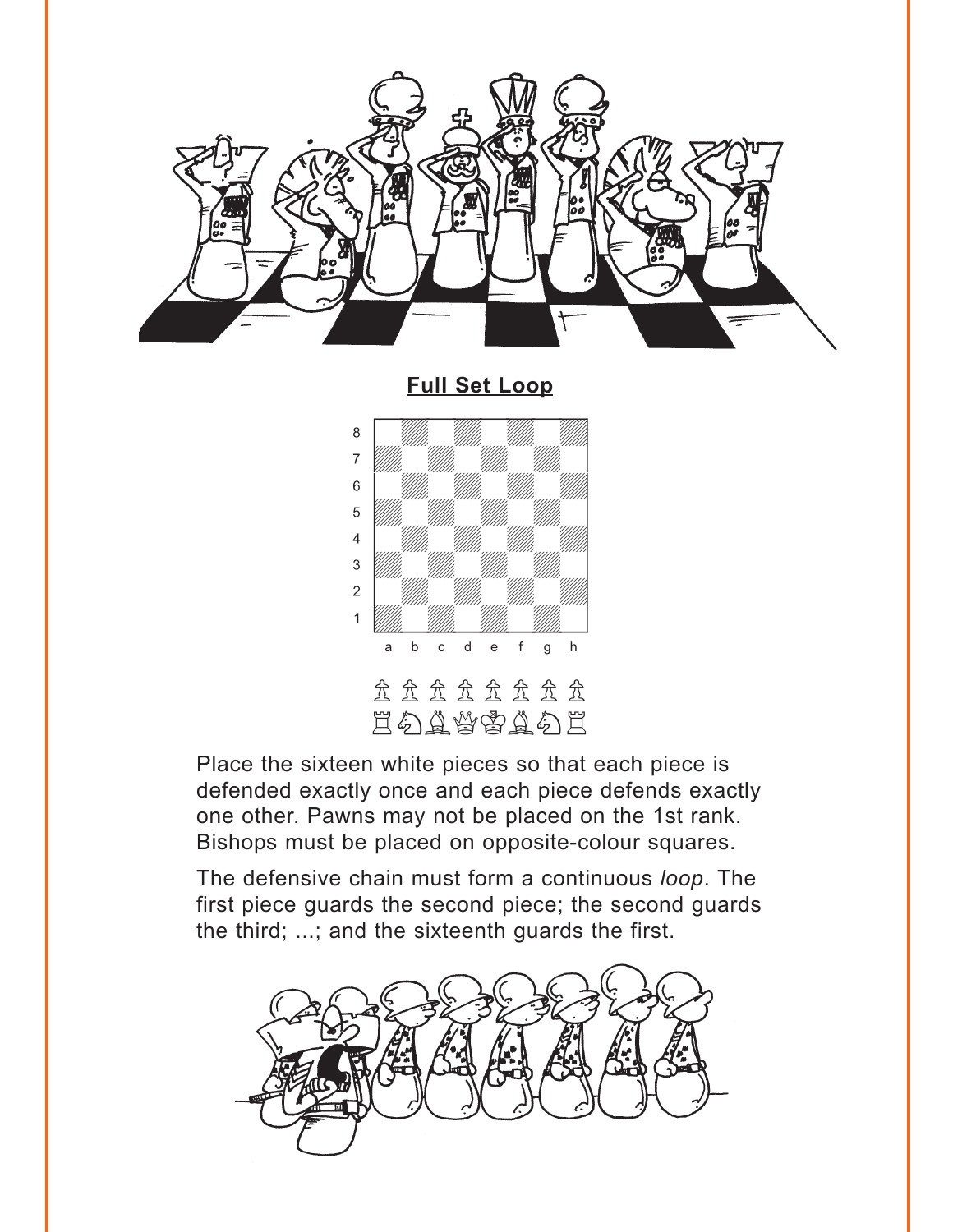<span id="page-2-0"></span>The rest of this column is about two-piece *single loops*. In a single loop, each piece is guarded once and each piece guards one other. Unlike a double loop, the chain of defence only goes in one direction.

Of the 15 possible piece groups, these six are unable to form a single loop: KQ, KP, QB, QR, QP, BP. Reciprocal protection is inevitable. The simple case Ke1-Qd1 with no other pieces on the board is not a loop. Each piece is guarded once and guards one other, but there is no sense of looping. Two points form a line. A loop requires at least three.

Six of the loopable pairs have appeared previously on the *Puzzling Side of Chess*. RN (column 86), RB (142), QN (143), KR KB KN (151).

That leaves three new single-loop pairs to present here: BN, RP, NP.



#### **[Single BN Loop](#page-5-0)**

Place an equal number of bishops and knights on the board so that every piece is defended exactly once and every piece defends exactly one other. The chain of defence must form a continuous loop.

- **a.** 8 bishops and 8 knights
- **b.** 10 bishops and 10 knights



*Taking care of business.*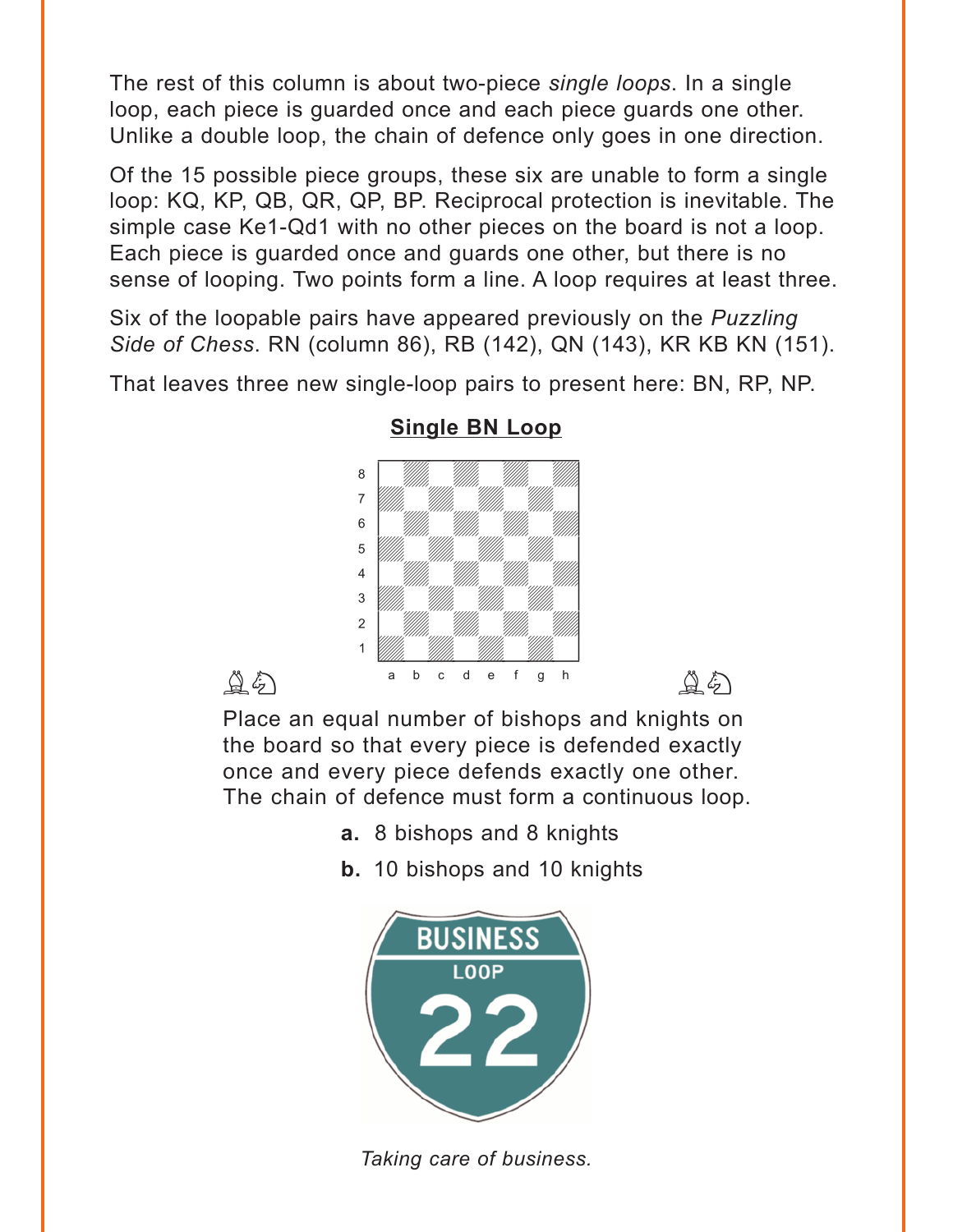#### **[Single RP](#page-7-0) Loop**

<span id="page-3-0"></span>

Place five rooks and five pawns on the board so that every piece is defended exactly once and every piece defends exactly one other. The chain of defence must form a continuous loop. Pawns may not be placed on the 1st rank.

A table showing the maximum piece count for two-piece single loops is given at the end of the solutions.





Place four knights and four pawns on the board so that every piece is defended exactly once and every piece defends exactly one other. The chain of defence must form a continuous loop. Pawns may not be placed on the 1st rank.

Stay tuned for Loopology VI. For any solvers looking for a head start, the topic will be pawnless three-piece single loops.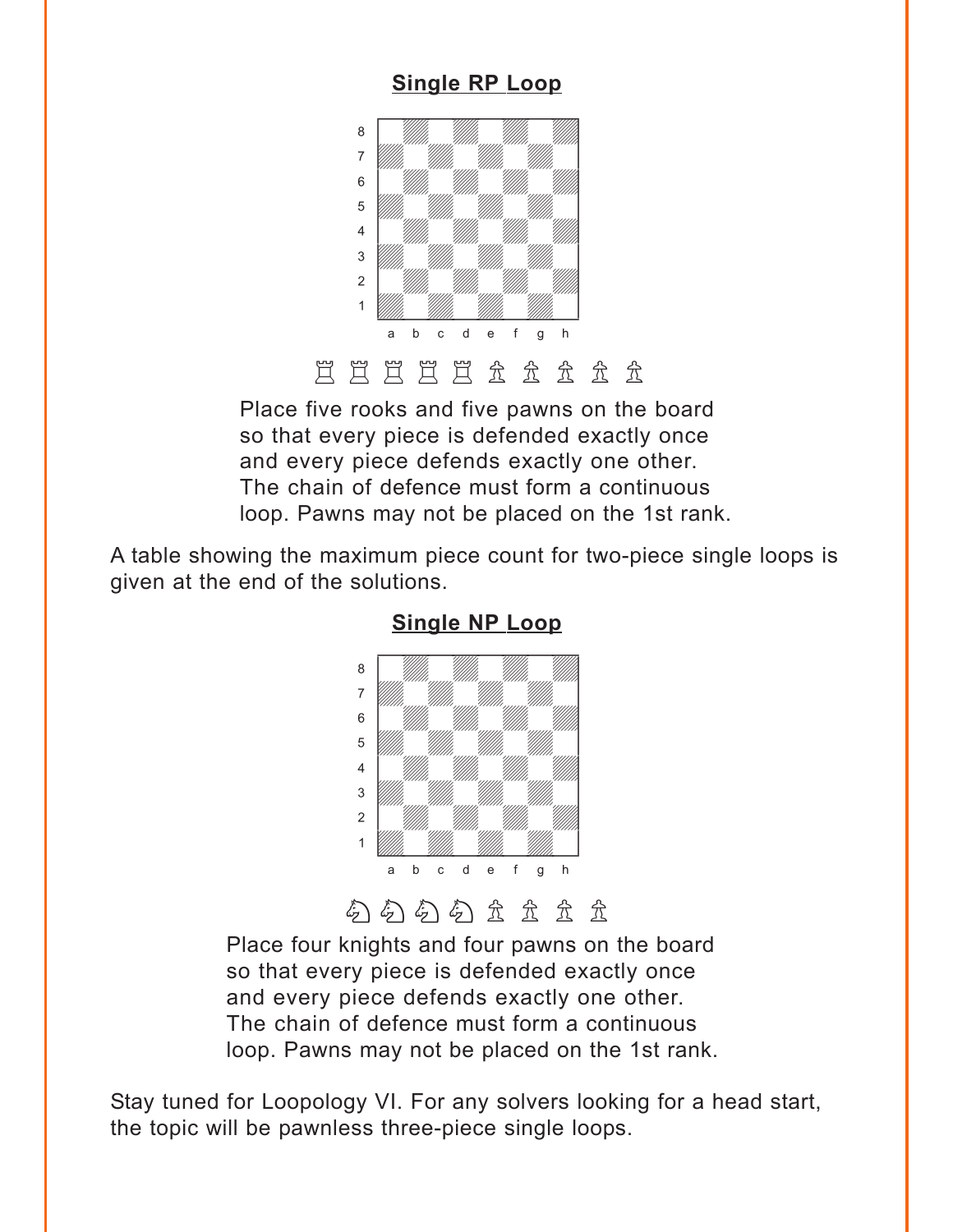## <span id="page-4-0"></span>**SOLUTIONS**

The number of solutions for each puzzle was determined by François Labelle. Merci.

**PDF hyperlinks.** You can advance to the solution of any puzzle by clicking on the underlined title above the diagram. To return to the puzzle, click on the title above the solution diagram.

*Archives***.** Past columns and a detailed index of problem-types and composers are available in the *Puzzling Side of Chess* archives.



There are 1926 solutions. Here is another from *Winning Chess Puzzles*.



Two observations concerning single loops. Queens can only be defended by knights.

Pawns cannot defend kings, queens, or bishops.

### **[Full Set Loop](#page-1-0)**

J. Coakley 2010 *Winning Chess Puzzles For Kids Volume 2 Puzzling Side of Chess 36* (2013)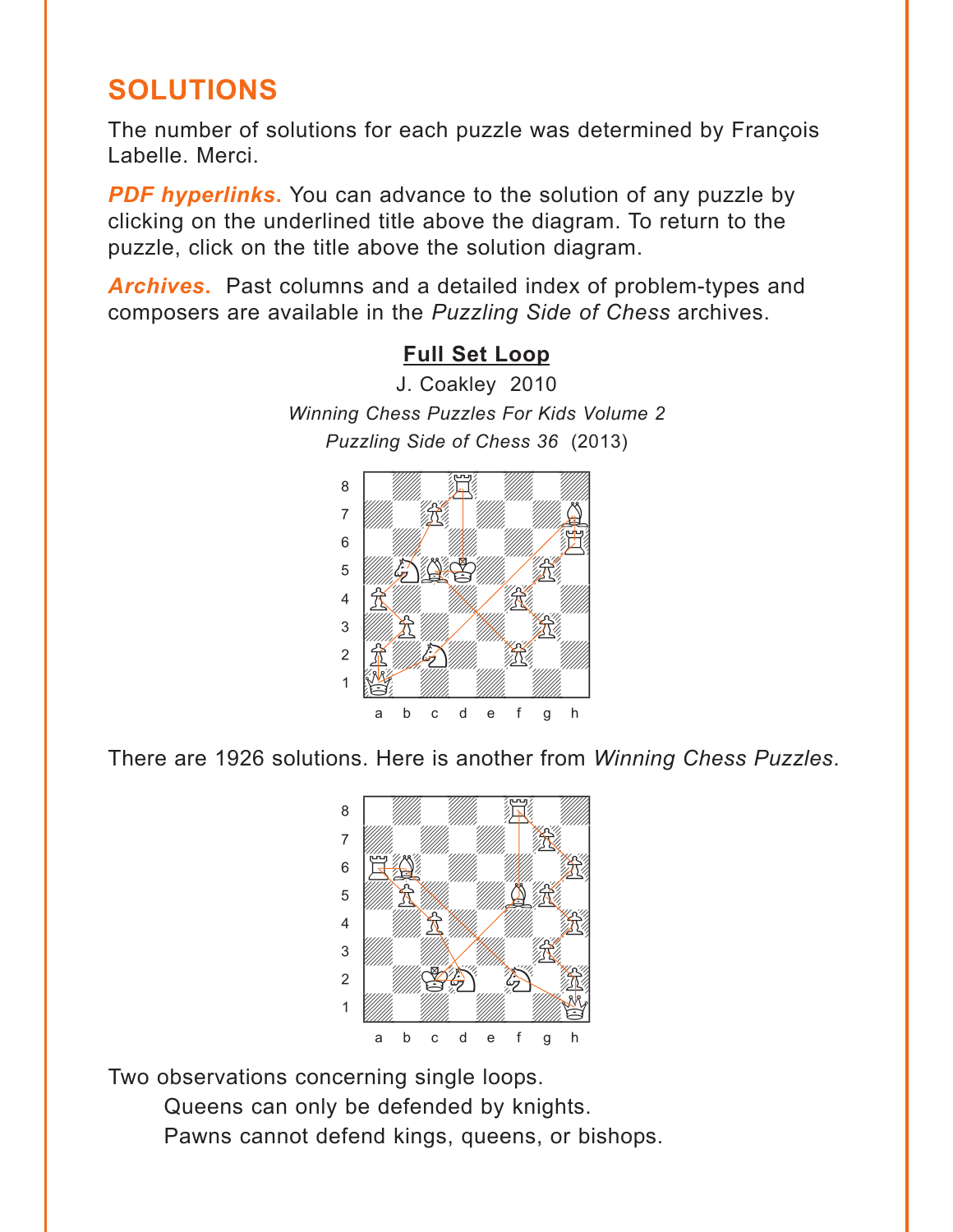<span id="page-5-0"></span>

There are 5812 solutions.

A loop with 9 bishops and 9 knights is impossible. Knights always move to a square of the opposite colour, so there must be an even number of each piece.

After working quite a long time to make the diagrammed position, I thought that a 10B 10N loop might be impossible. The computer thought differently.



*Two Piece Cycles*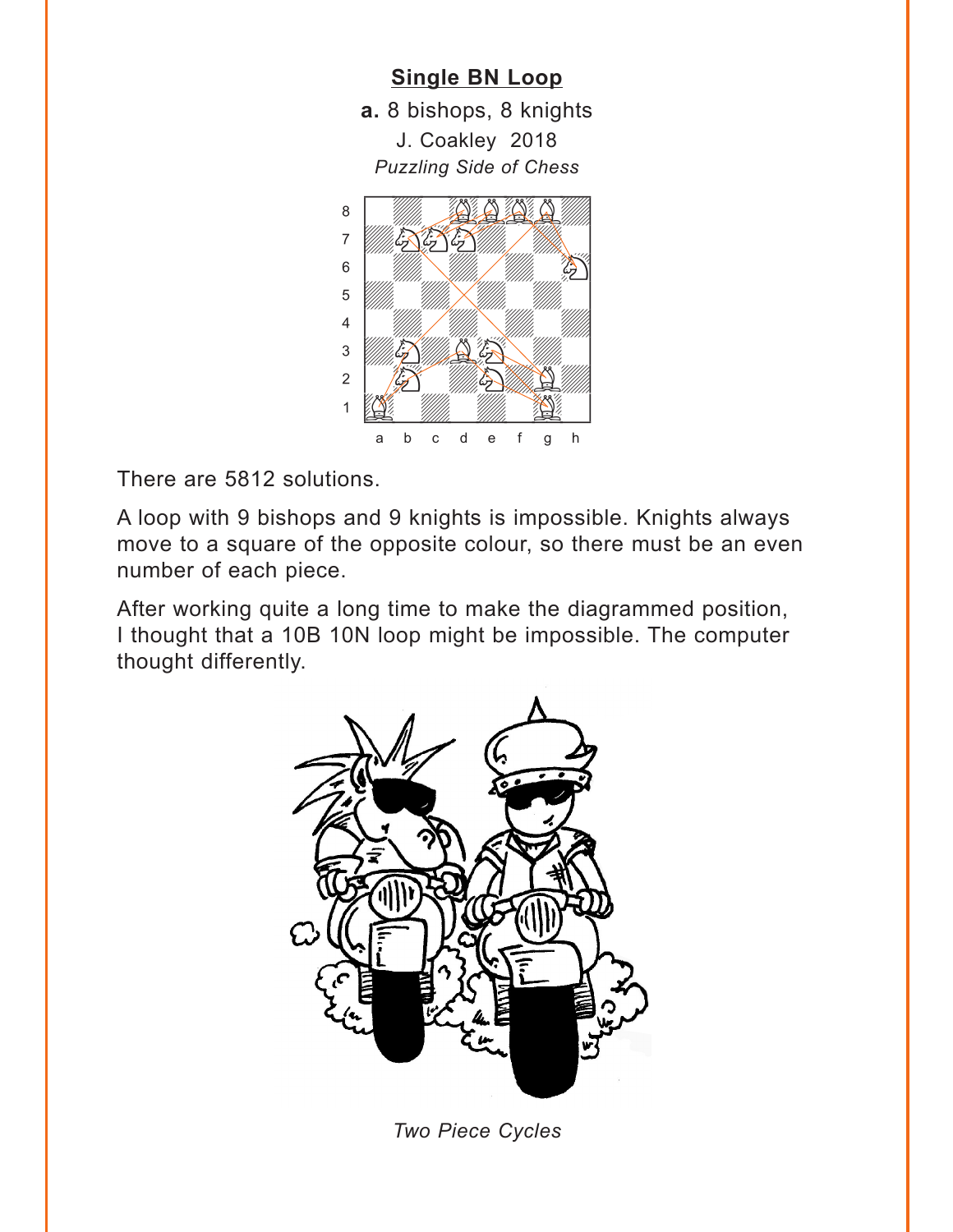#### **[Single BN Loop](#page-2-0)**

**b.** 10 bishops, 10 knights François Labelle 2018 *Puzzling Side of Chess* w\_\_\_\_\_\_\_\_w



Ten pairs of bishops and knights is the maximum in a BN loop.

There are 30 solutions, not counting reflections and rotations. 13 are symmetrical, including the above diagram. The position below, with the same arrangement of pieces on the queenside and kingside, is not counted as symmetrical on an 8 x 8 board, but would be on an 8 x 7.

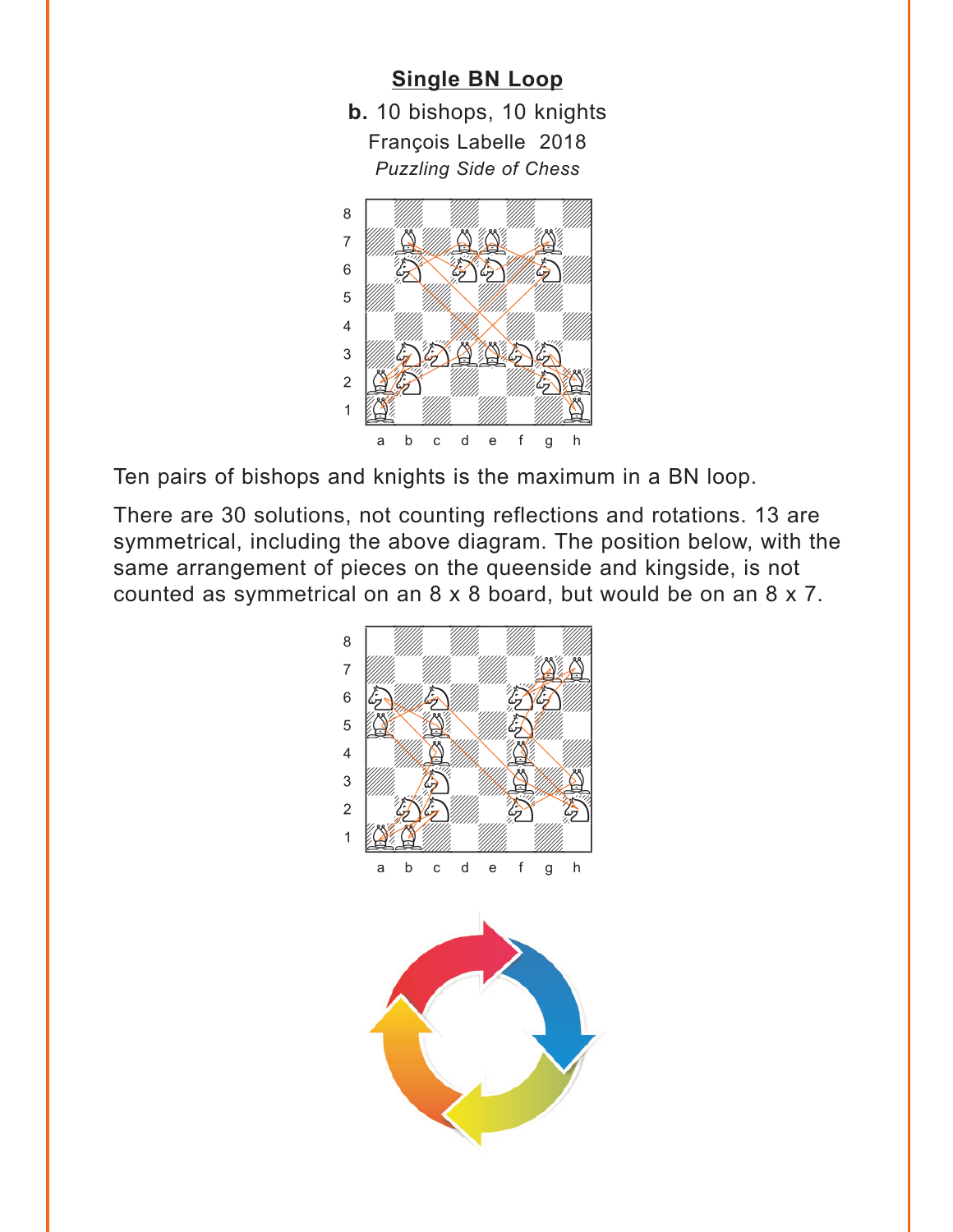<span id="page-7-0"></span>**[Single RP](#page-3-0) Loop** J. Coakley 2018 *Puzzling Side of Chess* w\_\_\_\_\_\_\_\_w





There are 548 solutions, none symmetrical.

If pawns are miraculously allowed on the 1st rank, a loop with six pairs of rooks and pawns is possible.



*Puzzling Side of Chess*

François Labelle 2018

Can a pawn on the 1st rank advance two squares?!

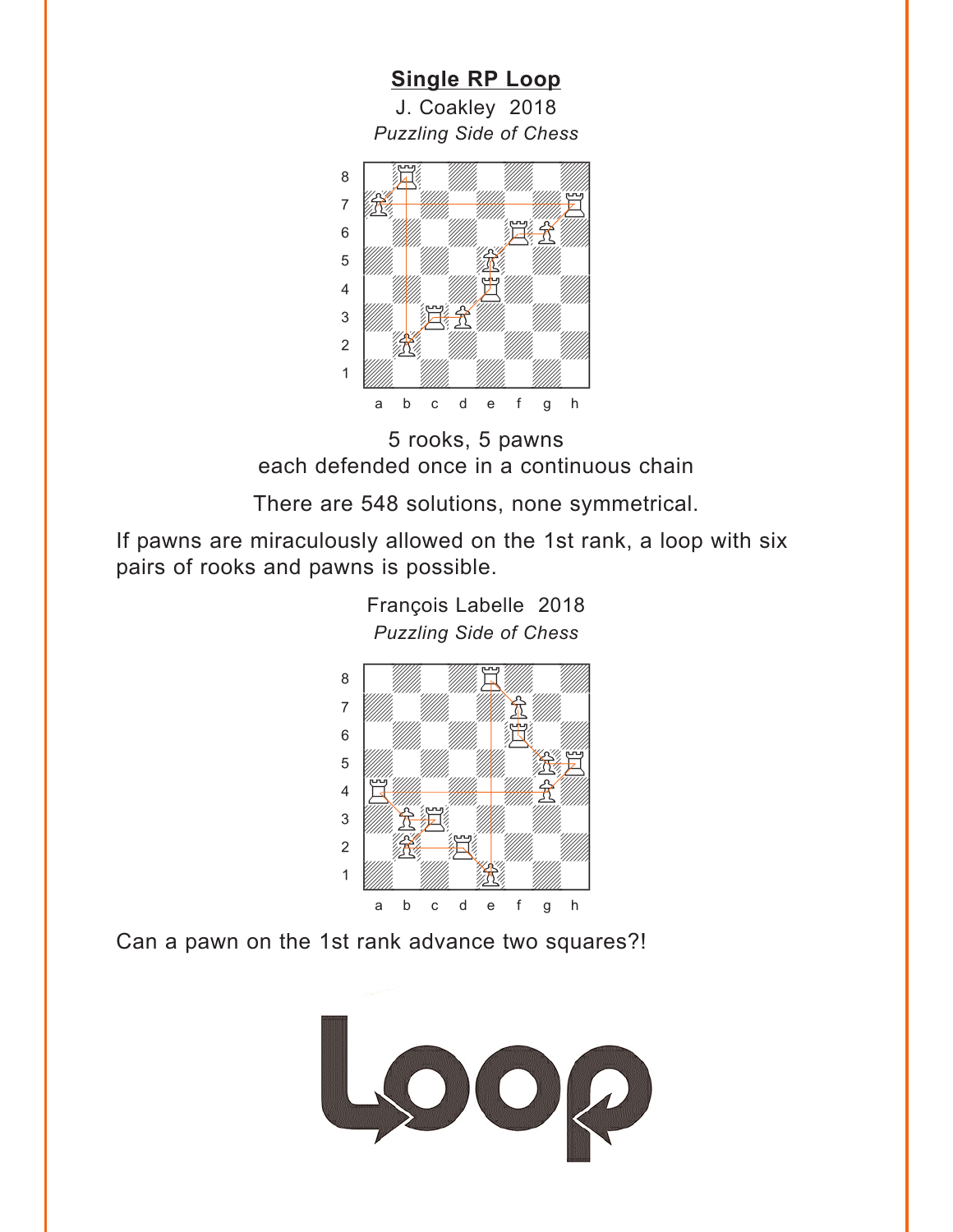**[Single NP](#page-3-0) Loop** J. Coakley 2018 *Puzzling Side of Chess*

<span id="page-8-0"></span>

4 knights, 4 pawns each defended once in a continuous chain

There are 163 solutions, none symmetrical. François found the following compact pattern which would neatly fit on a 2 x 5 board.



François Labelle 2018 *Puzzling Side of Chess* w\_\_\_\_\_\_\_\_w

Four pairs of knights and pawns is the maximum for a loop on boards of any size.

Three pair is impossible. Knights always move to a square of the opposite colour, so there must be an even number of each piece.